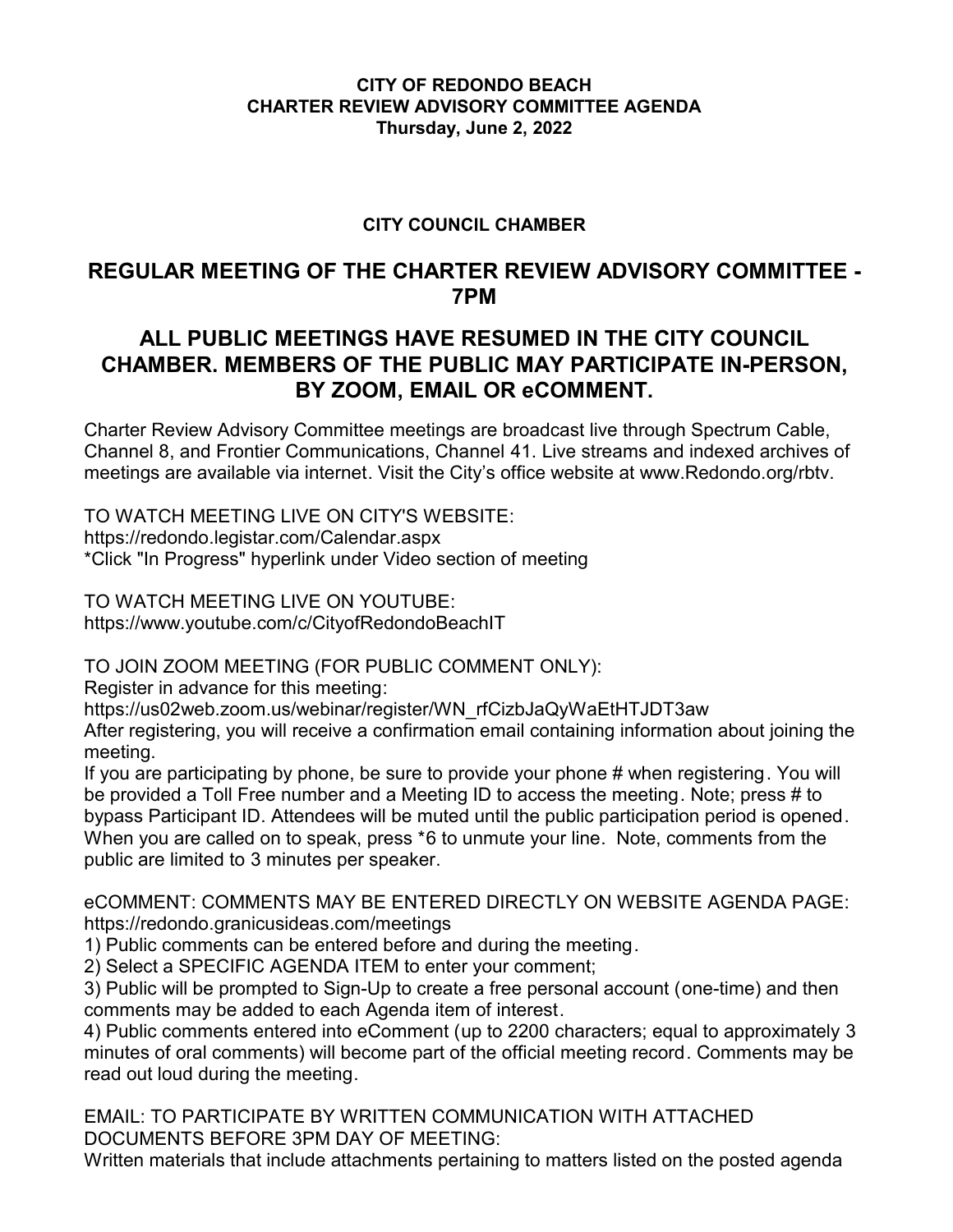received after the agenda has been published will be added as supplemental materials under the relevant agenda item. Cityclerk@redondo.org

# **REGULAR MEETING OF THE CHARTER REVIEW ADVISORY COMMITTEE - 7PM**

- **A. CALL MEETING TO ORDER**
- **B. ROLL CALL**
- **C. OATH OF OFFICE FOR NEW APPOINTEES ADMINISTERED BY ELEANOR MANZANO, CITY CLERK**
- **D. SALUTE TO THE FLAG**
- **E. PRESENTATIONS/PROCLAMATIONS/ANNOUNCEMENTS**
- **F. APPROVE ORDER OF AGENDA**
- **G. BLUE FOLDER ITEMS ADDITIONAL BACK UP MATERIALS**

*Blue folder items are additional back up material to administrative reports and/or public comments received after the printing and distribution of the agenda packet for receive and file.*

#### **H. CONSENT CALENDAR**

*Business items, except those formally noticed for public hearing, or discussion are assigned to the Consent Calendar. The Commission Members may request that any Consent Calendar item(s) be removed, discussed, and acted upon separately. Items removed from the Consent Calendar will be taken up under the "Excluded Consent Calendar" section below. Those items remaining on the Consent Calendar will be approved in one motion following Oral Communications.*

**H.1.** [APPROVE AFFIDAVIT OF POSTING FOR THE CHARTER REVIEW ADVISORY](http://redondo.legistar.com/gateway.aspx?m=l&id=/matter.aspx?key=5785) COMMITTEE REGULAR MEETING OF JUNE 2, 2022

**CONTACT:** ELEANOR MANZANO, CITY CLERK

#### **I. EXCLUDED CONSENT CALENDAR ITEMS**

#### **J. PUBLIC PARTICIPATION ON NON-AGENDA ITEMS**

This section is intended to provide members of the public with the opportunity to comment on any subject that *does not appear on this agenda for action. This section is limited to 30 minutes. Each speaker will be afforded three minutes to address the Commission. Each speaker will be permitted to speak only once. Written requests, if any, will be considered first under this section.*

#### **K. ITEMS CONTINUED FROM PREVIOUS AGENDAS**

- **L. ITEMS FOR DISCUSSION PRIOR TO ACTION**
- **L.1.** [RECEIPT AND DISCUSSION OF PRESENTATION BY THE CITY ATTORNEY TO](http://redondo.legistar.com/gateway.aspx?m=l&id=/matter.aspx?key=5795) ASSIST THE COMMITTEE MEMBERS IN UNDERTAKING THEIR WORK

**CONTACT:** MICHAEL W. WEBB, CITY ATTORNEY

**L.2.** [DISCUSSION AND POSSIBLE ACTION ON THE ELECTION OF OFFICERS FOR](http://redondo.legistar.com/gateway.aspx?m=l&id=/matter.aspx?key=5786) THE CHARTER REVIEW ADVISORY COMMITTEE **CONTACT:** MICHAEL W. WEBB, CITY ATTORNEY